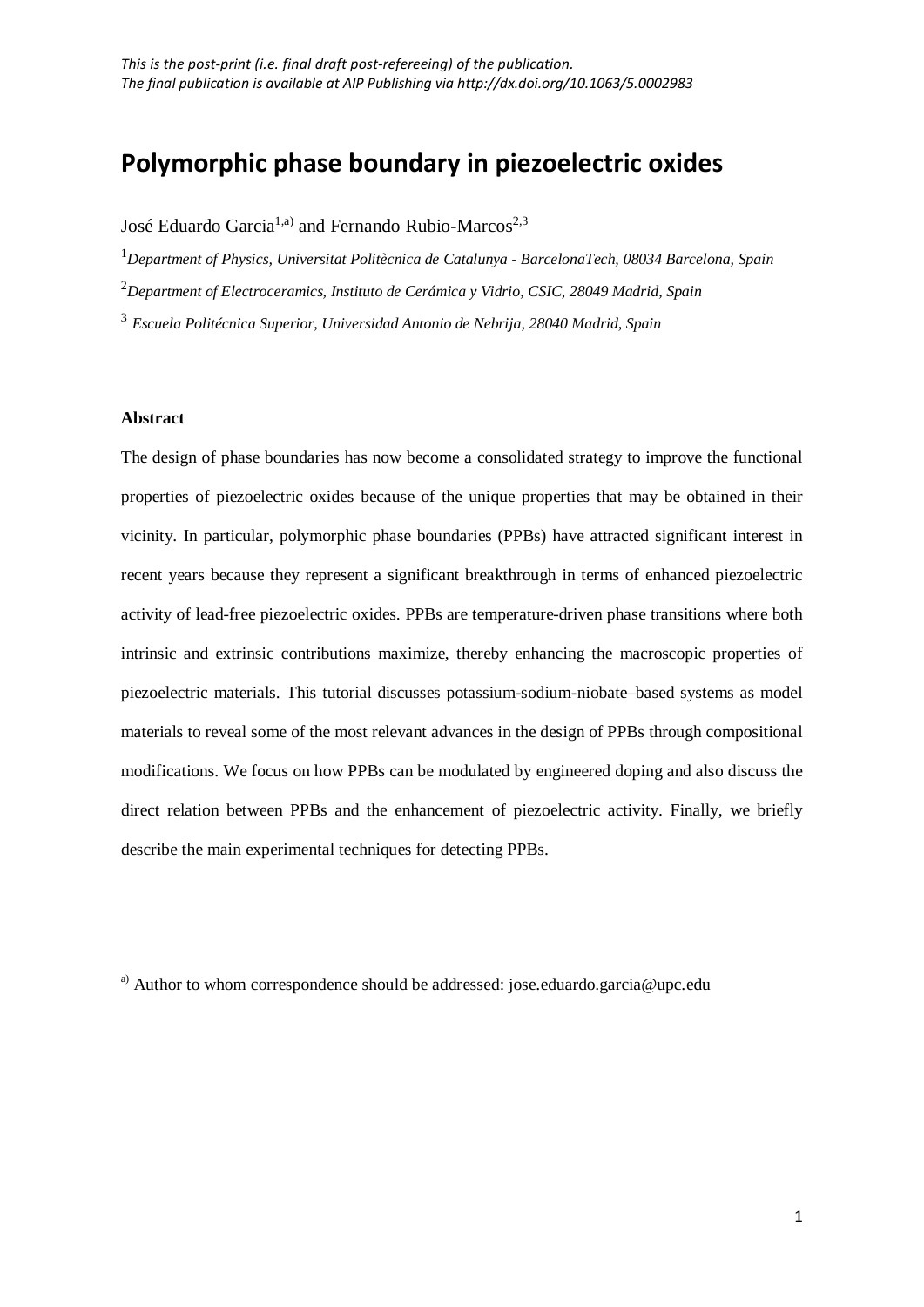## **I. INTRODUCTION**

Piezoelectric oxides, mostly perovskite-structure materials (general formula, ABO<sub>3</sub>), exhibit notable capacity to convert electrical energy into mechanical energy and vice versa. As functional materials, they are widely used in modern electronic devices for such things as high-precision actuation, medical ultrasonic imaging, fuel injection, printing machines, and green electric power generation. <sup>1</sup> Although these materials have long been in commercial use, emerging challenges have retained the attention of the scientific community to find new high-performance piezoelectric oxides with specific characteristics and/or functionalities. For instance, environmental concerns have led to the development of new eco-friendly piezoelectric compositions.<sup>2</sup> More recently, advances in piezoelectric technology for energy harvesting have demonstrated the need for low-cost, highsensitivity piezoelectrics that undergo large deformations in response to low applied voltages.<sup>3</sup>

Today, the huge market of piezoelectric oxides is particularly dominated by polycrystals because polycrystalline materials are easily manufactured with reproducible properties at low cost. Although single crystals usually offer enhanced properties, they are expensive to manufacture on a large scale, which limits their commercial use.<sup>4</sup> The clear advantages of using polycrystals in piezoelectric technologies have also produced a scientific challenge because the miniaturization trend requires piezoceramics with submicron grain size.<sup>5</sup> Thus, numerous studies have focused on producing highperformance nanostructured piezoceramics.

Compositionally, the usefulness of piezoelectric oxides is mainly determined by the construction of phase boundaries between ferroelectric polymorphs. <sup>6</sup> Numerous experimental and theoretical works have investigated the relationship between phase boundaries and piezoelectric activity. The intrinsic mechanism that enhances the properties near the phase boundaries is generally accepted to be the anisotropic flattening of the free-energy profile, which is a mechanism common to most phase transitions.<sup> $7-9$ </sup> A flat energy profile involves an easy path for varying the polarization because phase boundaries separate two phases with different polarization orientations. Therefore, both polarization rotation and polarization extension are mechanisms for improving properties that depend on the polarization variation, such as the piezoelectric response.<sup>10</sup>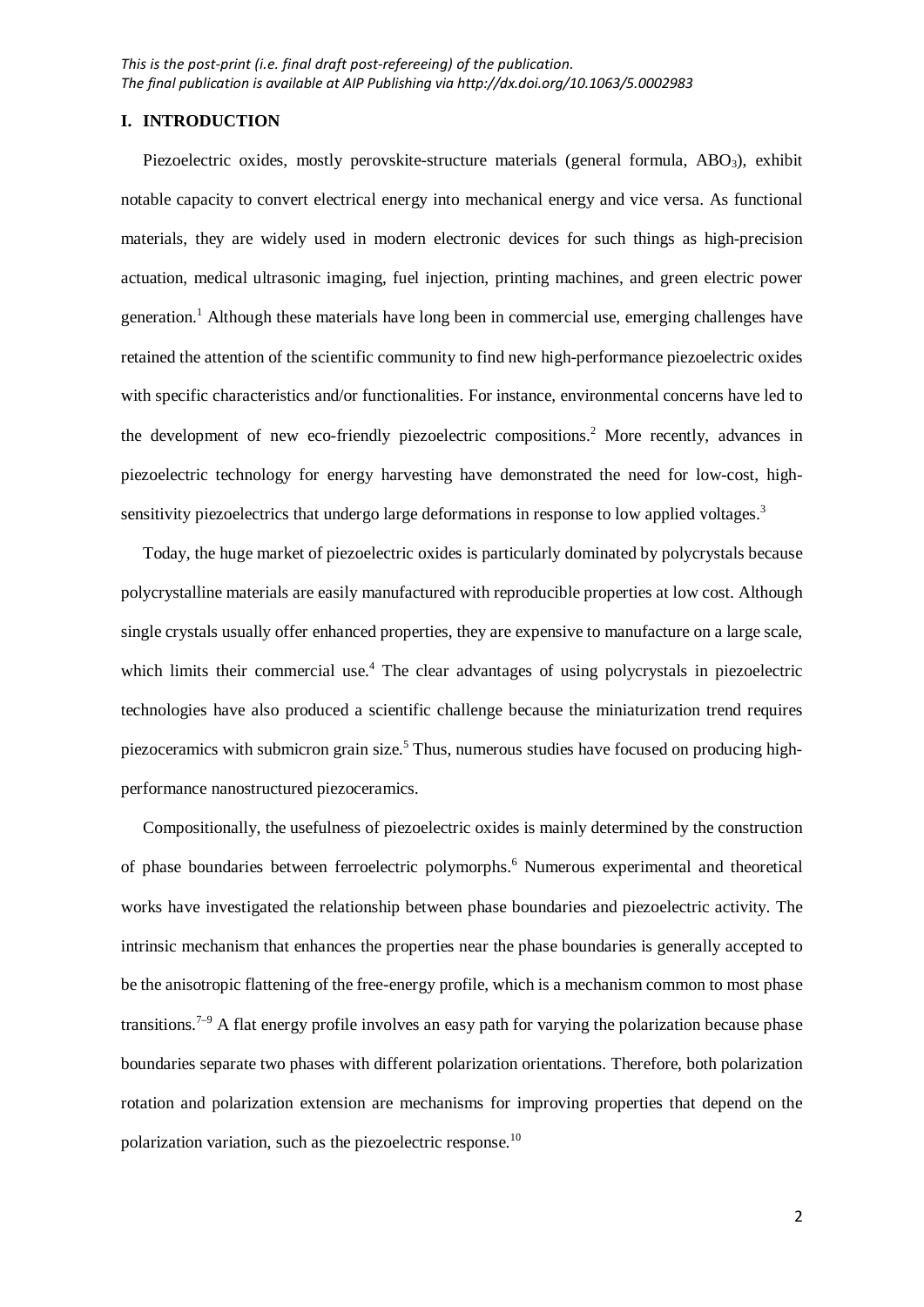Note that ferroelectric domains usually form in piezoelectric oxides to compensate the depolarization field and minimize the stress produced by cooling from the nonpolar cubic phase to the polar ferroelectric phase. Domains are regions with differing polarization orientations separated by so-called domain walls. The boundary conditions between adjacent domains depend on the crystallographic phase such that the domain configuration is often complex at phase boundaries.<sup>11</sup> Given a suitable external stimulus, domain walls can move, thereby producing a polarization variation. This extrinsic mechanism is generally the main contribution to the piezoelectric response in oxide-based piezoceramics.<sup>12</sup>

This tutorial describes a temperature-driven phase boundary, known as polymorphic phase boundary (PPB), wherein both intrinsic and extrinsic contributions are maximized. In addition, it covers the construction of PPBs in piezoelectric oxides and presents a broad overview of the experimental techniques for detecting PPBs.

#### **II. POLYMORPHIC VERSUS MORPHOTROPIC PHASE BOUNDARY**

Lead zirconate titanate,  $Pb(Ti,Zr)O<sub>3</sub>$  (PZT), is surely the best known polycrystalline piezoelectric oxide because of its outstanding properties and ease of large-scale manufacturing.<sup>13,14</sup> PZT has exceptional properties for compositions in which the so-called morphotropic phase boundary (MPB) forms between the tetragonal and rhombohedral polar phases (via an intermediate monoclinic phase).<sup>6,15</sup> In general, MPBs delimit compositional-driven structural phase transitions (Fig. 1). Therefore, large polarization rotation and/or polarization extension phenomena promote the electromechanical properties enhancement of materials with MPBs.<sup>10</sup> The compositionally induced structural change is of significant practical interest because the transition driver (i.e., the composition) is maintained under working conditions. Thus, the functional properties of MPB materials are notably stable over a broad range of temperature, time, and pressure.<sup>16</sup>

The extraordinary electromechanical properties of PZT are also due to the ease with which it can be compositionally engineered, making this system adaptable to a wide range of different applications. Although PZT has been commercially undisputed for a long time, environmental concerns over its lead content have triggered an intense search for high-performance lead-free piezoelectric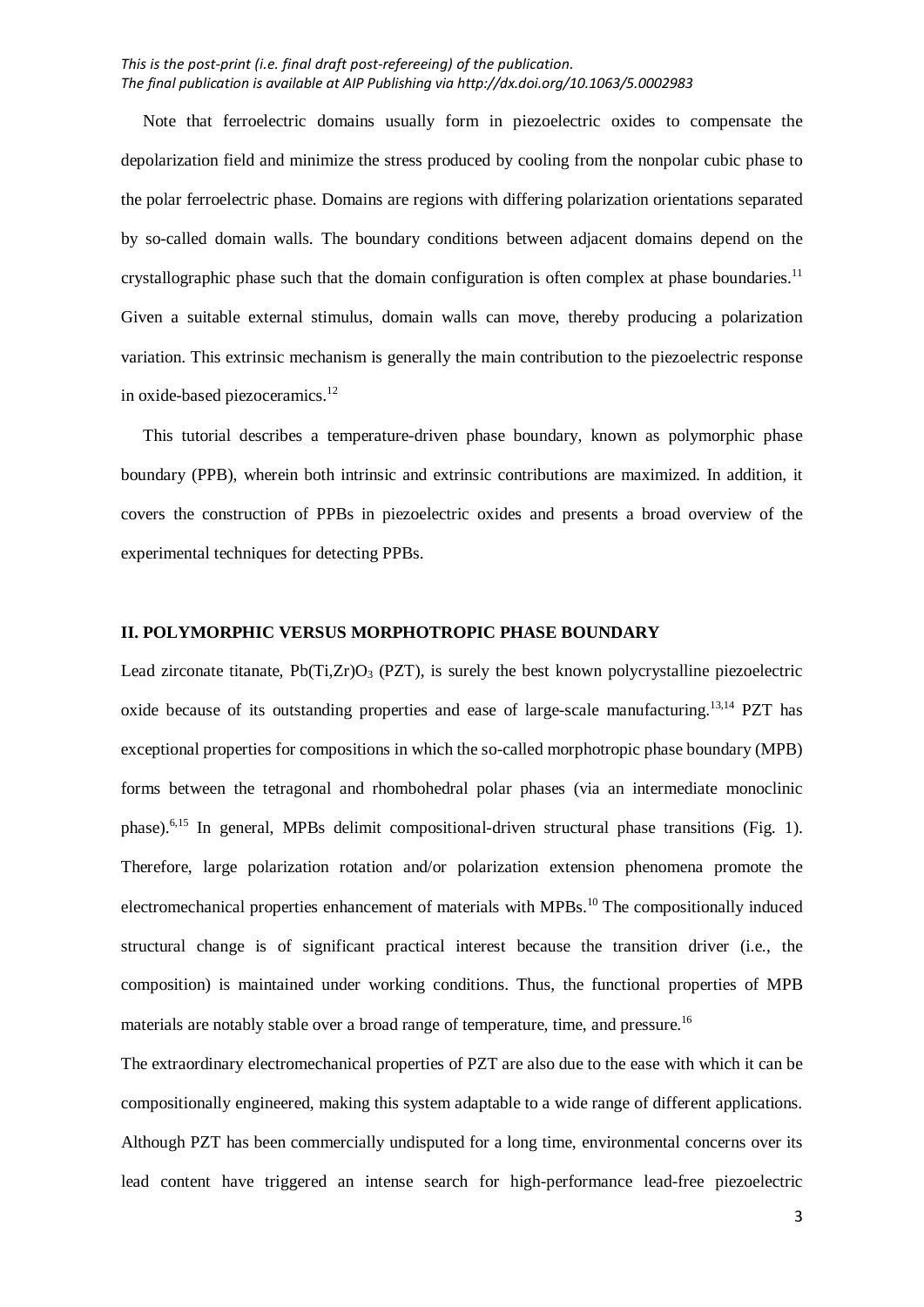materials,<sup>17-20</sup> which has focused on compositions with PZT-like MPBs. However, replacing PZT has proven to be a titanic scientific and technological challenge such that lead-based piezoelectrics, and particularly PZT, currently remain exempted as hazardous substances in electric and electronic components.



**FIG. 1**. Schematic representation of a composition-versus-temperature plot when a phase boundary exists between ferroelectric polymorphs  $F_1$  and  $F_2$  that coexist for a particular composition. (a) A polymorphic phase boundary (PPB) separates two polymorphs for a given composition over a narrow temperature range. (b) A temperature-independent morphotropic phase boundary (MPB) separates two polymorphs.

Several lead-free oxide-based solid solutions have already been intensively investigated. Among these, potassium-sodium-niobate–based materials,  $(K, Na)NbO<sub>3</sub> (KNN)$ , have been enthusiastically explored because they provide a strong piezoelectric response and a relatively high depolarization (Curie) temperature for a singular KNN composition.<sup>21</sup> The surprising properties of this material originate not only in a MPB but also in a polymorphic phase boundary (PPB). From a broader perspective, PPBs are regions where a temperature-driven structural phase transition occurs (Fig. 1), which is also described as a structurally bridging low-symmetry (monoclinic) region.<sup>22</sup>

Like a MPB, the phase coexistence in a PPB favors the polarization-rotation phenomenon because the energy profile flattens in this region.<sup>23</sup> Moreover, a reversible electric-field–induced phase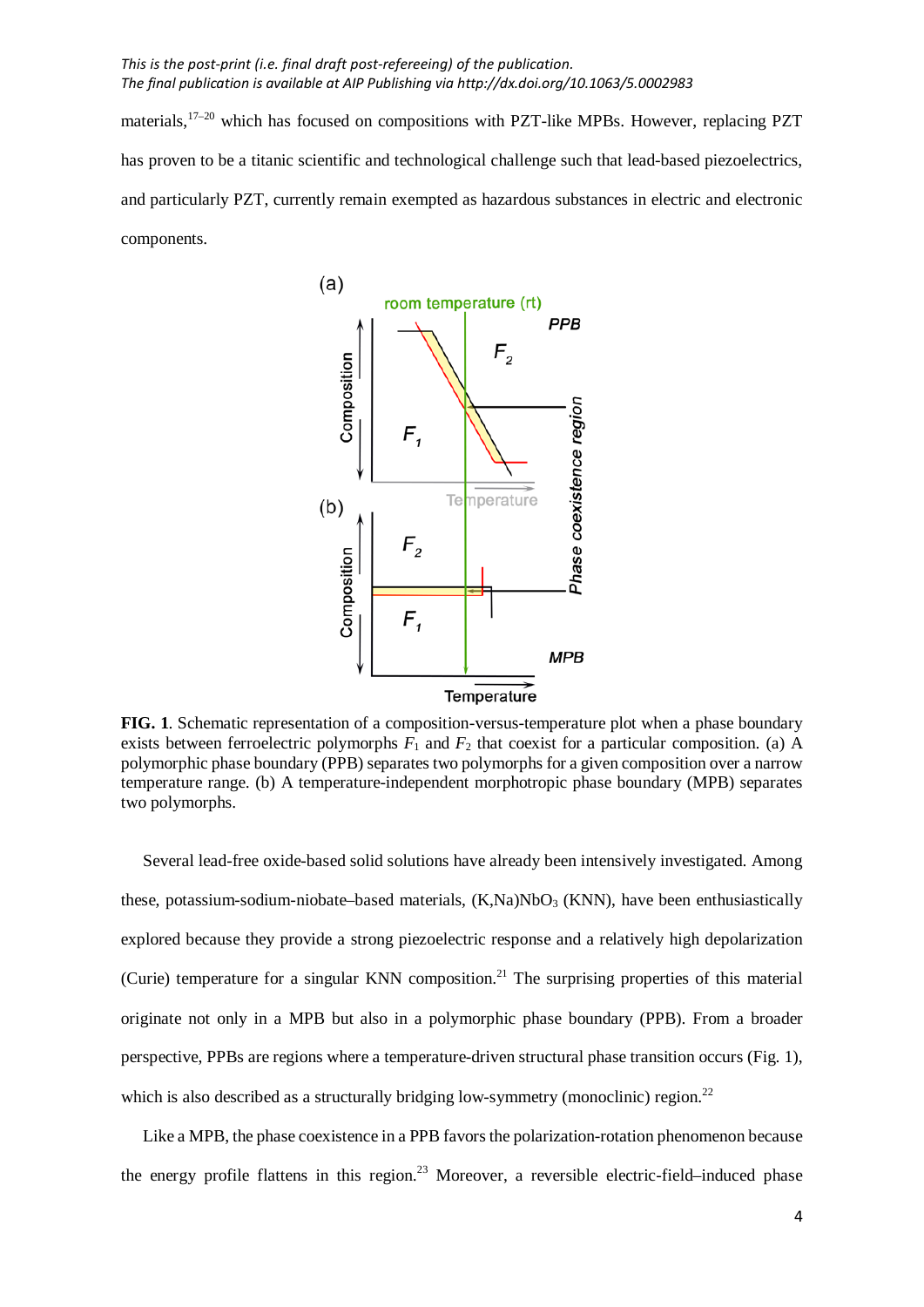transition (i.e., a polarization-extension phenomenon) is reportedly responsible for the enhanced properties in PPB regions.<sup>24</sup> Although it is generally agreed that both polarization rotation and extension (i.e., intrinsic contributions) increase upon approaching PPBs, recent results demonstrate that the extrinsic contribution to the material response is also maximized at PPBs.<sup>25</sup> In fact, an enhanced extrinsic response seems to be a universal feature in ferroelectric compositions containing phase boundaries. Note that the extrinsic contribution is defined as any response other than the intrinsic response and, in perovskite polycrystals, is mainly due to domain-wall motion.<sup>26</sup>

Designing appropriate PPBs has thus become a fundamental avenue to enhance the piezoelectric properties in numerous lead-free oxide-based piezoelectric systems, as detailed in several recent reviews.<sup>2,9,27</sup> Significant progress has been made, and excellent properties characteristics have been achieved for specific compositions. However, the major drawback of PPB-containing piezoelectrics is that their properties are temperature sensitive, which limits the use of these materials in commercial applications.

## **III. EXPERIMENTAL DETECTION OF POLYMORPHIC PHASE BOUNDARIES**

This section focuses on the detection of PPBs. Since PPBs are regions delimiting two ferroelectric phases, they can be detected by any experimental technique that resolves structural phases. Although this basic principle seems simple, in practice, an accurate determination of phase compositions at PPBs requires a careful combination of powerful analytical tools.

# **A. X-ray diffraction**

X-ray diffraction (XRD) is a well-known technique that is widely used in materials science to identify structural phases. Temperature-dependent XRD measurements provide information about phase transformations bridged through a PPB (Fig. 2).<sup>25</sup> An advanced analysis is possible by using highresolution synchrotron XRD, which gives precise information on the phase composition and reveals intermediate phases that may coexist in PPBs. $^{28,29}$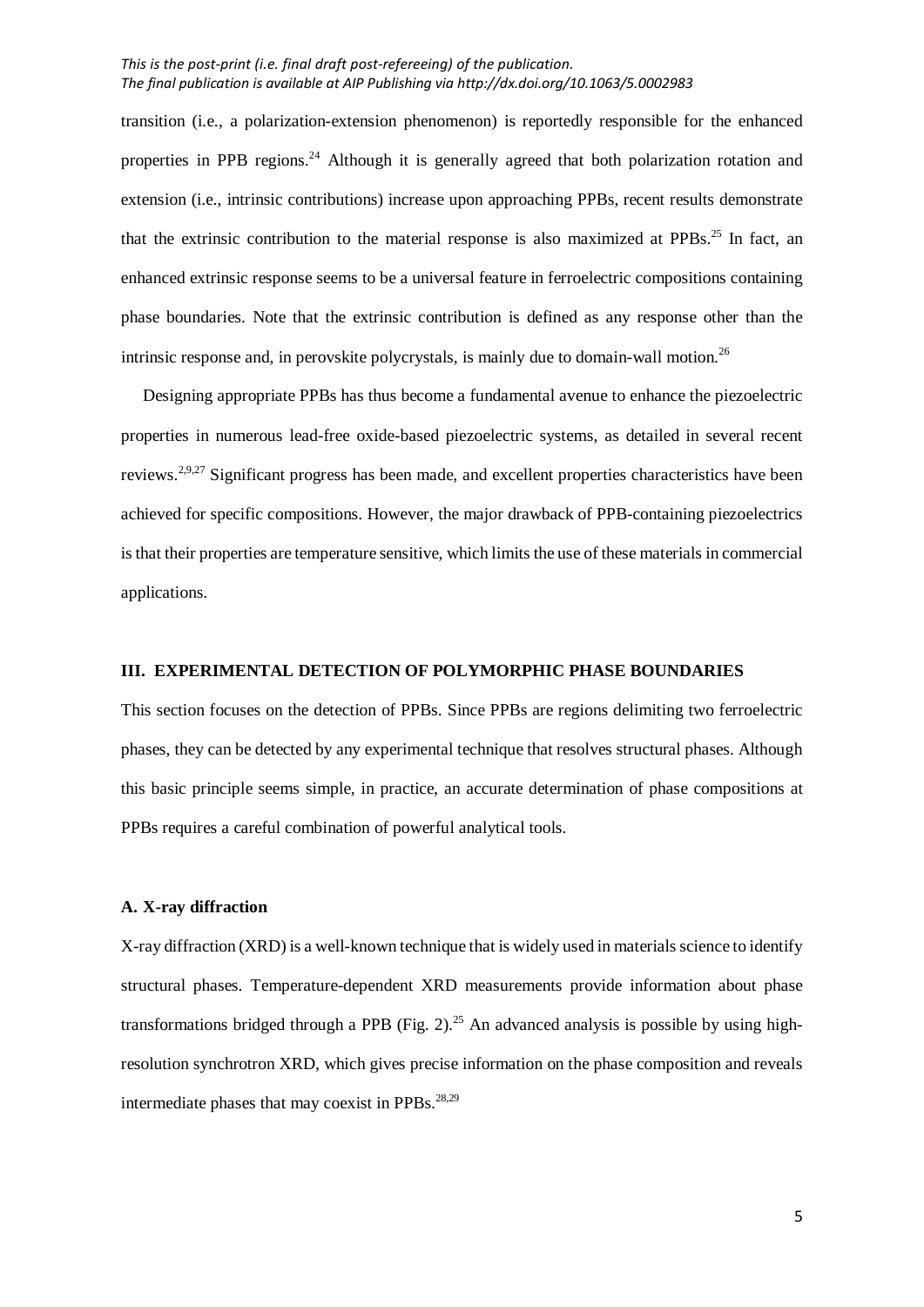

**FIG. 2**. Temperature-dependent x-ray diffraction (XRD) results for  $(K_{0.44}Na_{0.52}Li_{0.04})$ (Nb<sub>0.86</sub>Ta<sub>0.10</sub>Sb<sub>0.06</sub>)O<sub>3</sub> (KNL-NTS). (a) XRD one-dimensional patterns for KNL-NTS reveal different crystallographic phases at three representative temperatures. A cubic phase and an orthorhombic phase appear at high and low temperatures, respectively, and a tetragonal phase is detected slightly above room temperature. (b) A contour plot reveals clearly the existence of a roomtemperature orthorhombic-tetragonal PPB region, where the width and intensity of the reflection lines change as the sample goes from the orthorhombic phase to the tetragonal phase.

## **B. Dielectric response**

The temperature dependence of the dielectric response provides a relatively simple experimental method to reveal PPBs. The real  $(\varepsilon')$  and imaginary  $(\varepsilon'')$  permittivity versus temperature (*T*) plots show a local maximum when a phase transformation occurs, as is observed on the well-known ε′(*T*) plot of barium titanate.<sup>30</sup> PPBs cause similar, but broader, local maxima in ε′(*T*) and ε′′(*T*) plots (Fig. 3), which constitutes a useful, low-cost method to examine, for instance, how a compositional modification shifts the PPB region.

Note that dielectric measurements are useful only when PPB region is expected to be appeared, because local maximum in permittivity-versus-temperature plot may emerge as a result of phenomena other than phase transformations, such as relaxation processes.<sup>31–33</sup>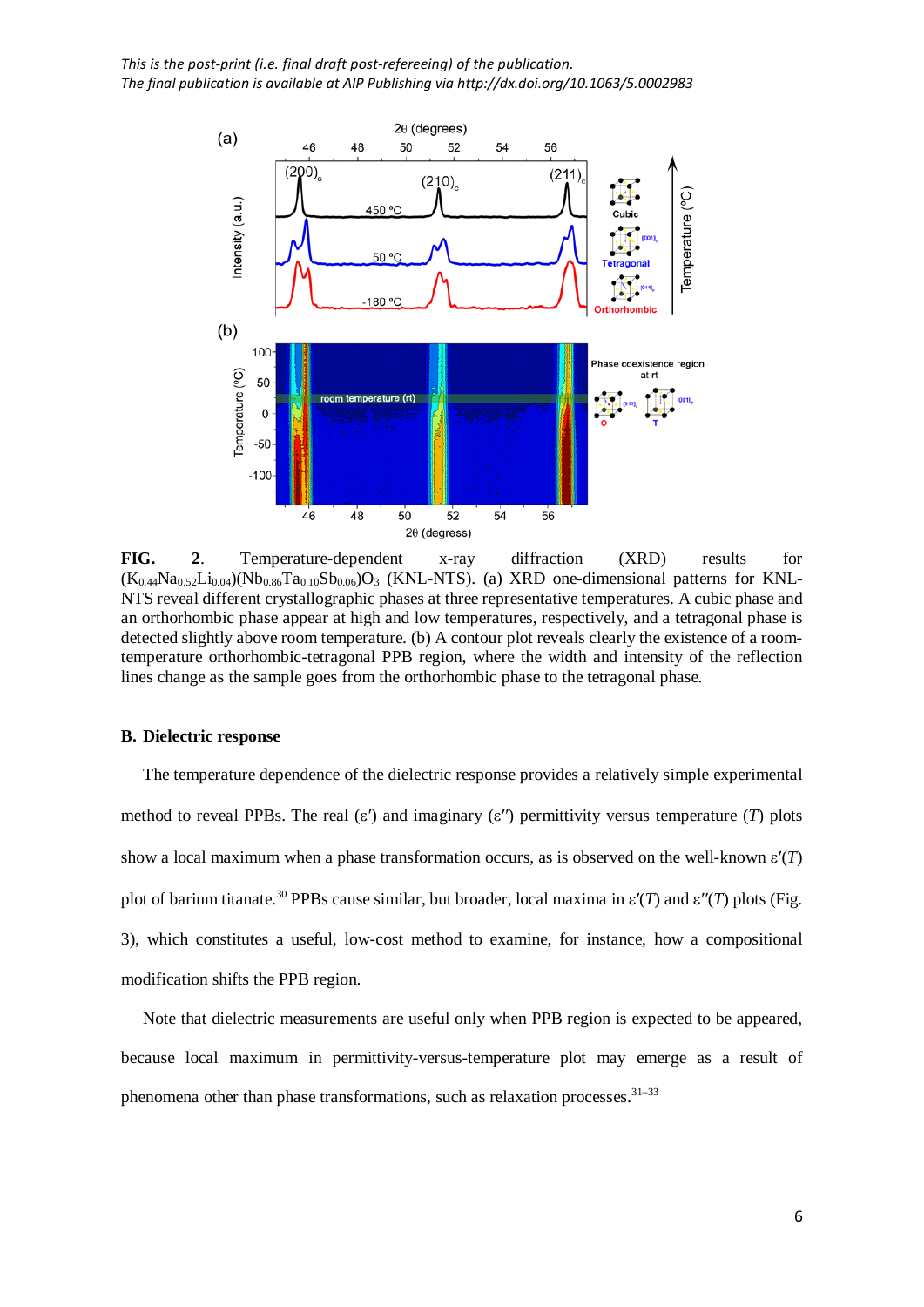

**FIG. 3**. Schematic representation of temperature dependence of real permittivity (ε′) in potassiumsodium-niobate–based (KNN-based) systems. Four polymorphic phases, rhombohedral (R), orthorhombic (O), tetragonal (T), and cubic (C), appear in this system as the temperature increases. The phase changes are revealed as local maxima in the  $\varepsilon$ -*T* plots. (a) Unmodified (K<sub>0.5</sub>Na<sub>0.5</sub>)NbO<sub>3</sub> shows the R-O and O-T phase transformations below and above room temperature, respectively, whereas the T-C phase transition occurs at high temperature. (b) The O-T phase boundary shifts to room temperature upon appropriate substitution at the (K, Na) and/or Nb sites by isovalent cations. This effect is usually accompanied by a decrease in the T-C transition temperature. (c) An appropriate choice of additives and their concentration suppresses the O-T boundary in favor of the R-T phase boundary.

#### **C. Other experimental techniques**

As stated above, all experimental techniques that detect polar phases may be used to characterize PPB regions. Thus, Raman spectroscopy, transmission electron microscopy, neutron diffraction, and other techniques may also be considered. For instance, the results of Raman spectroscopy of KNNbased systems indicate that the vibrations of  $NbO<sub>6</sub>$  octahedrons are sensitive to phase transitions. Therefore, the temperature dependence of the wavenumber of the double-degenerate symmetric O– Nb–O stretching vibration mode gives useful information about the structure around a PPB.<sup>34,35</sup>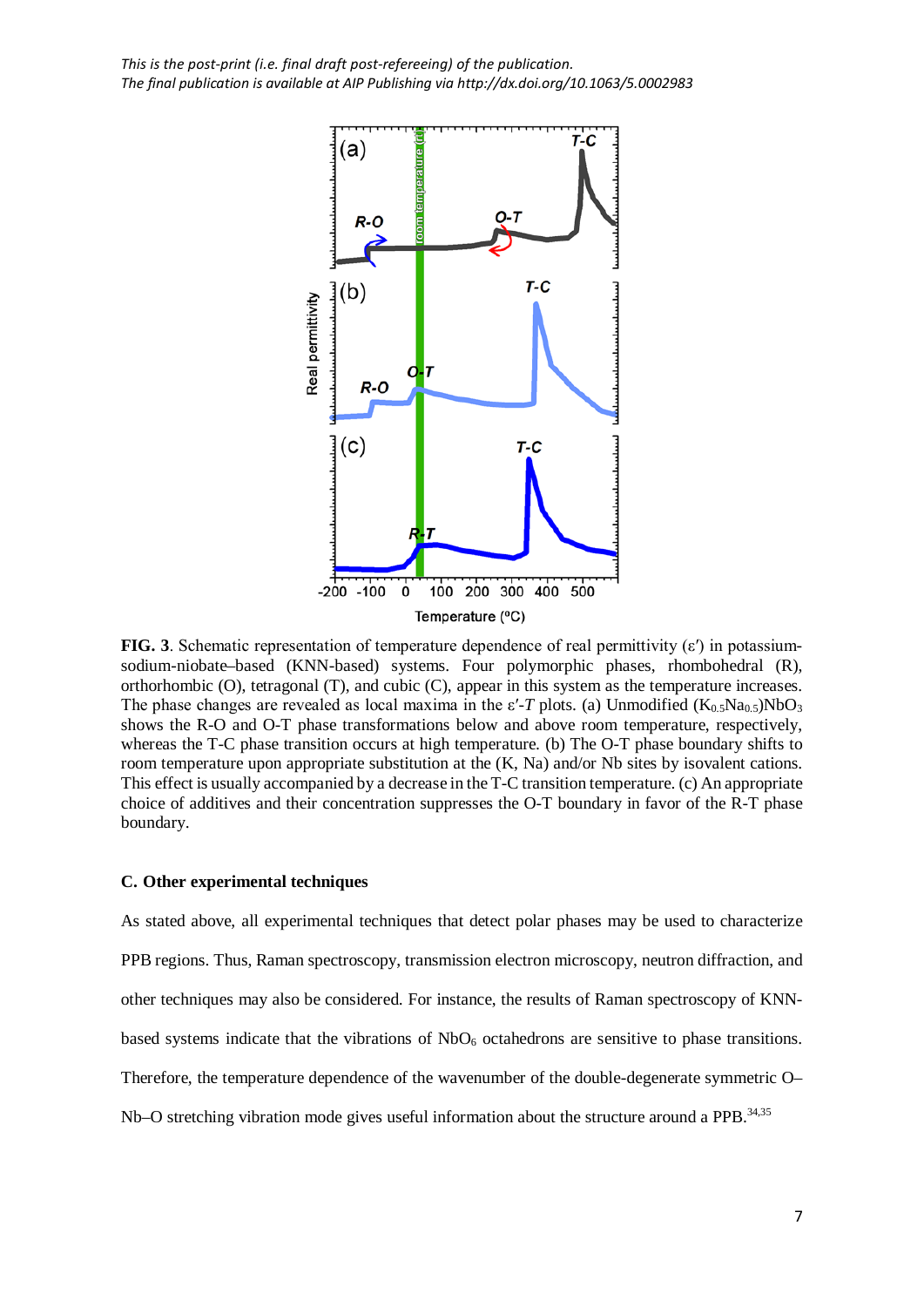### **IV. PIEZOELECTRIC MATERIALS WITH POLYMORPHIC PHASE BOUNDARY**

From a functional perspective, the design and control of PPBs have been used to significantly enhance the piezoelectric activity of lead-free piezoelectric oxides. In this context, extensive research has focused on constructing PPBs in lead-free compounds to emulate high-performance PZT materials with MPB.<sup>9,27</sup> Consequently, KNN-based systems are discussed here as model materials to evince some of the most relevant advances in the design of PPBs through compositional modifications. Some practical aspects in the design of the most renowned PPBs in KNN piezoceramics systems are highlighted. Note that the most significant breakthrough concerning the piezoelectric properties of KNN via compositional design has been achieved by the stabilization of a rhombohedral–tetragonal phase boundary, $27,36$  which shifts both the classical rhombohedral– orthorhombic and orthorhombic–tetragonal transitions near to room temperature [see Fig. 3(c)]. Special emphasis is placed on the coupling between phase boundaries and piezoelectric activity and on how PPBs may be modulated by engineered doping.

## **A. Orthorhombic-tetragonal phase boundary**

Interest in PPBs was triggered by the well-known work of Saito *et al.*<sup>21</sup> in 2004, who obtained a large piezoelectric response from a KNN system by a complex simultaneous substitution into both the A and B sites of the perovskite lattice, revealing the coexistence of tetragonal (T) and orthorhombic symmetries (O) at room temperature for a given composition. Their work introduced a processing route for producing textured polycrystals that triggered research to obtain lead-free piezoceramics with similar properties without requiring special processing but taking advantage of the benefits of the O-T PPB.

From a broader perspective, chemical modifications of KNN-based materials enable the fabrication of PPBs with tailored functional characteristics, thereby providing control over the physical properties of the resulting materials. Over the last 15 years, most efforts have focused on the selective replacement of the elements forming the  $(K, Na)NbO<sub>3</sub>$ -based perovskite structure; that is, substitution into the (K, Na) and Nb sites by the elements with the same valence and similar ionic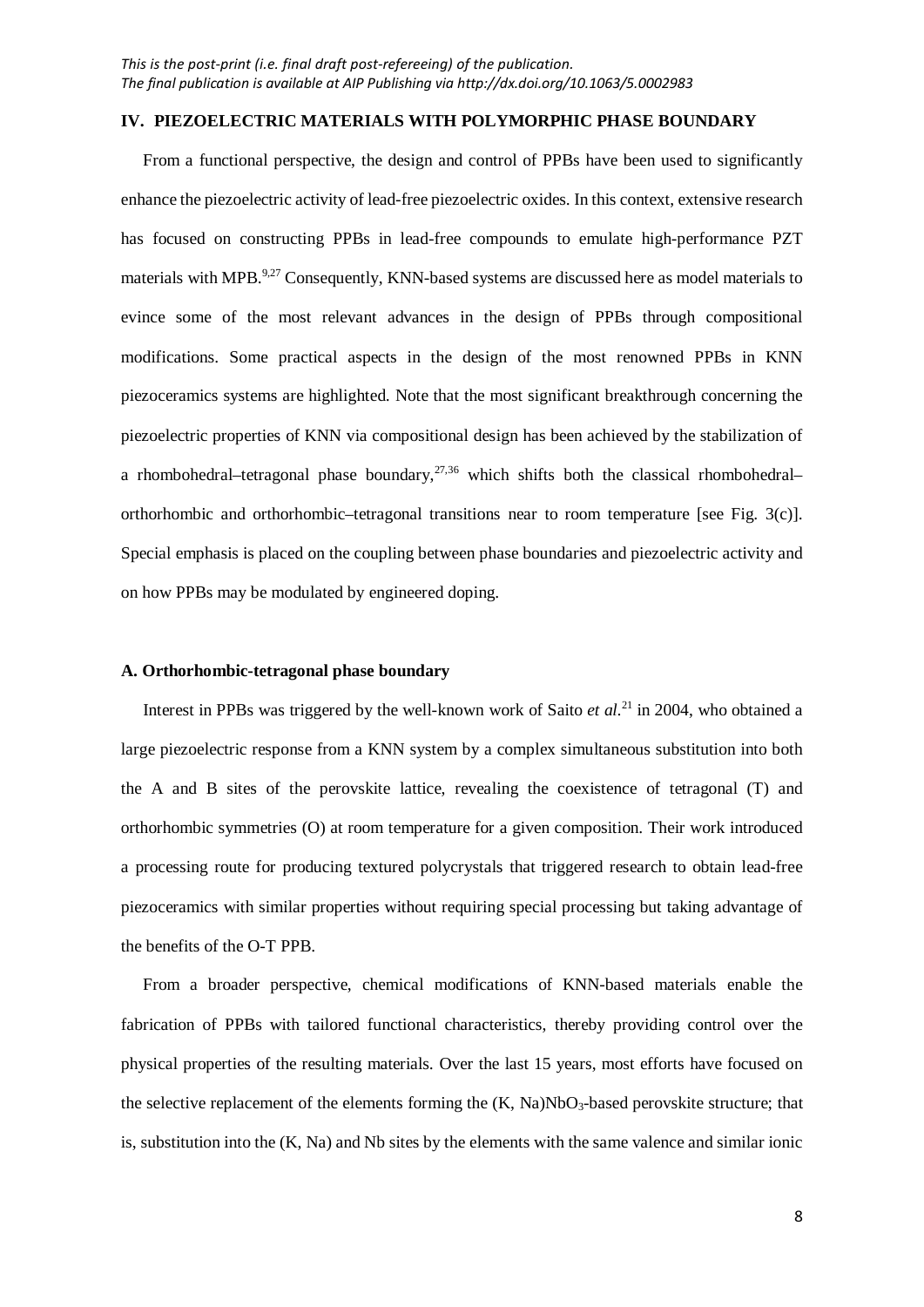radius. Thus, the design of O-T phase boundaries in KNN-based materials involved selective substitutions that improved the piezoelectric response of these materials.  $9.27$ 

The substitution of  $Li^+$  and/or Ag<sup>+</sup> into (K, Na) sites produces the most prominent modulation of the O-T boundary [Fig. 3(b)].<sup>34</sup> Both substitutions shift the O-T boundary close to room temperature, facilitating the polarization process, which results in a significant piezoelectric response. Intriguing features appear in relation to the physical mechanism responsible for the stabilization of the O-T boundary near room temperature. For instance, the (K, Na) site-selective replacement provokes a structural instability related to the tetragonal phase, which increases as  $Li^+$  and/or  $Ag^+$  cations are incorporated into the perovskite lattice.<sup>9,37,38</sup> This instability originates from the competition of  $Li<sup>+</sup>$ and/or  $Ag^+$  cations with Na<sup>+</sup> and K<sup>+</sup> at the A site of the perovskite to form a new solid solution and strongly distorting the lattice, thereby transforming the structure from orthorhombic to tetragonal symmetry. Note that, although the ionic radii of  $Li^+$  and  $Ag^+$  are similar to those of Na<sup>+</sup> and K<sup>+</sup>, the former are clearly smaller.<sup>39</sup> From a practical point of view, therefore,  $T_{O-T}$  decreases, which results in the formation of room-temperature O−T PPBs.

A similar strategy based on substitution of isovalent additives into the  $Nb<sup>5+</sup>$  site has also been widely used to modify the O-T boundary in the KNN system, with the most outstanding substitutions being by  $Sb^{5+}$  and/or  $Ta^{5+}$  cations.<sup>9,40,41</sup> In general, substitution into the B site decreases the  $T_{O-T}$ phase and, simultaneously, increases the TR−O phase depending on the additive and its concentration (e.g., substitution by  $Sb^{5+}$  more strongly affects the phase transition than substitution by  $Ta^{5+}$ ). Note that some limitations apply to substitution into the B site; for instance, (i) reduction of the Curie temperature, (ii) the generation of compositional inhomogeneity (i.e., the inhomogeneous distribution of  $Nb^{5+}$ ,  $Ta^{5+}$ , and  $Sb^{5+}$ ), which is rather difficult to avoid because of the phase segregation of end members over a wide temperature range, and (iii) the high cost of producing  $Ta^{5+}$ . These facts imply that, in general, substitution into the B site is accompanied by simultaneous substitution into the A site (i.e., a co-substitution strategy), with the combinations  $Li^{\text{+}}Sb^{5\text{+}}, Li^{\text{+}}-Ta^{5\text{+}},$ and  $Li^+Sb^{5+}/Ta^{5+}$  being the most used because they do not reduce the Curie temperature.<sup>9,37</sup>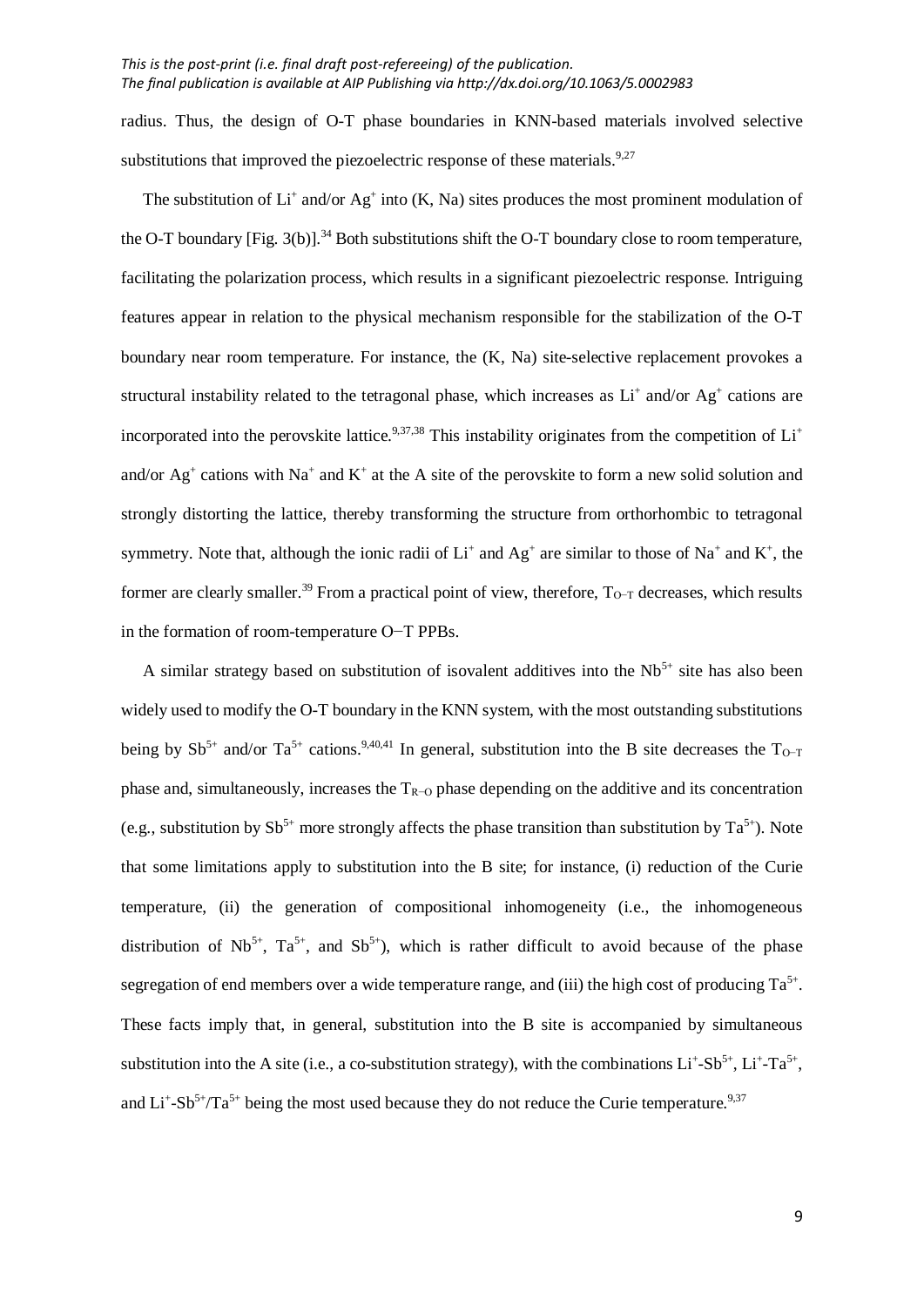

**FIG. 4**. Effect of compositional modifications induced by doping with a transition-metal oxide, *M*O  $(M^{2+} = Ni^{2+}, Cu^{2+}, Co^{2+}, or Mn^{2+})$  on O-T phase boundary of  $(K_{0.44}Na_{0.52}Li_{0.04})_1$ . xMx/2(Nb0.86Ta0.10Sb0.04)O3 system, abbreviated as (KNL)1−*xMx*/2-NTS. As a representative example, panel (a) shows the real permittivity versus temperature for (KNL)<sub>1−*xM<sub>x/2</sub>*-NTS (at 100 kHz), for</sub>  $M^{2+}$  Co<sup>+2</sup> where  $0 \le x \le 0.05$ . The upper red arrows correspond to the evolution of the *T*<sub>O-T</sub> and *T*<sub>C</sub> phases, and the lower arrows correspond to the evolution of the  $T<sub>O-T</sub>$  phase for different doping levels. (b) Piezoelectric coefficient *d*<sup>33</sup> as a function of tetragonality ratio *c/a* for (KNL)1−*xMx*/2-NTS ceramics for several metal ions  $M^{2+}$ . Note that the doping strategy with  $M^{2+}$  transition elements in the (KNL)1−*xMx*/2-NTS system produces two different behaviors depending on the doping level and ionic radii. At low doping level, the T polymorph is most relevant because it has greater tetragonality. In contrast, for compositions with high  $M^{2+}$  content (0.03≤ *x* ≤ 0.05), the O polymorph, which involves the stabilization of orthorhombic symmetry, becomes more relevant.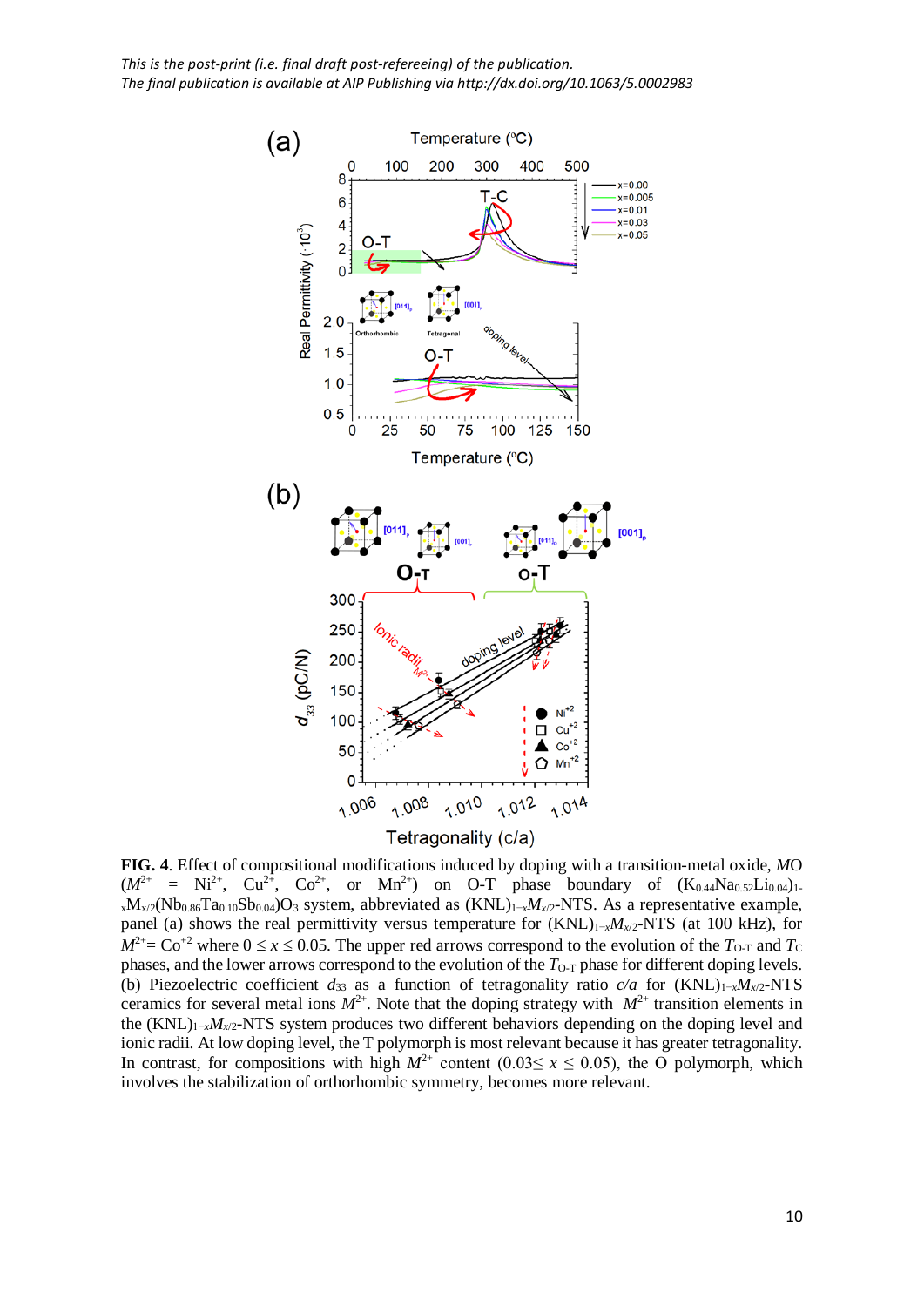Historically, engineered doping has been widely used to modulate the functional properties of various materials. For KNN-based systems, doping is often used to form point defects and thereby tailor the electrical properties of the material; however, the O-T phase boundary is also modified. Of the possible additives (or doping elements), many aliovalent compositional modifications have been studied with ions of either higher valence (donors) or lower valence (acceptors).<sup>38</sup> Three approaches have been widely reported: selective modification of either the A or B site by aliovalent metals and, more importantly, the simultaneous modification of both the A and B sites. Depending on the ionic radius of the dopants, some of the selected additives could be substituted into either the A or B site.

In this regard, the modifications induced by doping with transition-metal oxides *MO* ( $M^{2+} = Ni^{2+}$ ,  $Cu^{2+}$ ,  $Co^{2+}$ , and  $Mn^{2+}$ ,  $42-45$  at the O-T phase boundary are highlighted below as illustrative examples (Fig. 4). As mentioned before, the selected  $M^{2+}$  ion could, depending on its ionic radius, substitute into either the A or B site. Consequently, taking into account its valency,  $M^{2+}$  can act either as a donor-dopant (if introduced into an A site) or as an acceptor-dopant (if introduced into a B site). Therefore, doping KNN-based systems by  $M^{2+}$  produces two different behaviors. From both perspectives (i.e., doping level and ionic radii), the room-temperature stabilization of the O-T boundary at low doping levels is tentatively associated with doping by  $M^{2+}$  donors [Fig. 4(a)], with a slight reduction with increasing ionic radius of the dopant. This behavior can be explained by noting that the  $M^{2+}$  ions may occupy the A sites (donor-type doping), which causes lattice slack, thereby shifting  $T_{Q-T}$  closer to room temperature. Moreover, the simultaneous motion of 90° and 180° domains due to the stabilization near room temperature of the O-T phase boundary stabilizes the piezoelectric properties [Fig. 4(b)]. In contrast, for a high doping range, the system becomes orthorhombic, and an increased ionic radius increases  $T_{O-T}$  [Fig. 4(a)]. In this case, the solubility of  $M^{2+}$  ions in the perovskite lattice seems rather limited, which gives rise to a secondary phase that may be assigned to a tetragonal tungsten-bronze–type structure. Furthermore,  $M^{2+}$  ions substitute into the B site, exhibiting some properties of acceptor-type additives. Thus, piezoelectric properties are degraded [Fig. 4(b)].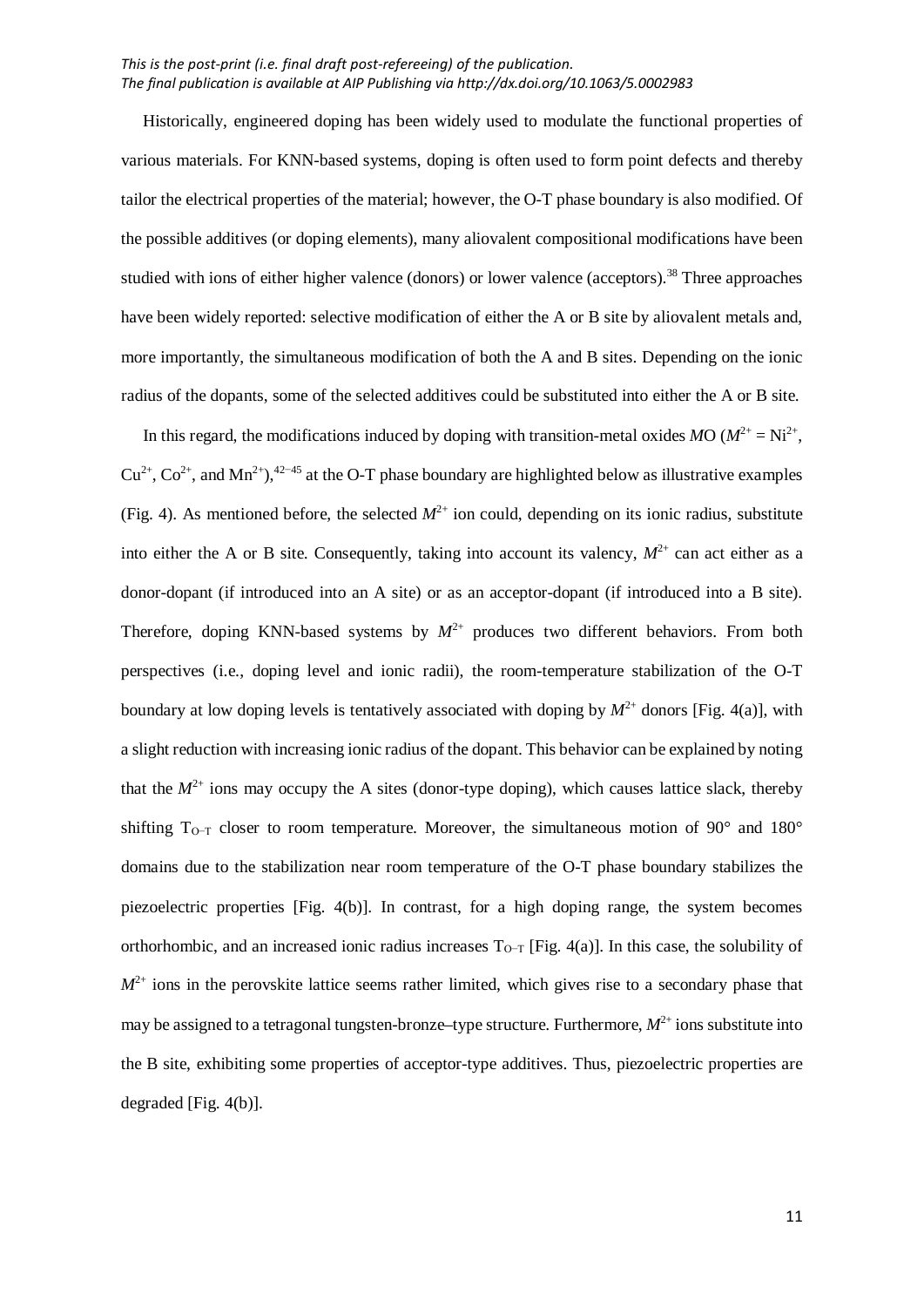#### **B. Rhombohedral–tetragonal phase boundary**

Since 2013, research into the design of polymorphic phase boundaries has turned toward the stabilization of a new room-temperature rhombohedral-tetragonal  $(R-T)$  phase boundary.<sup>27</sup> The room-temperature stabilization of a R-T phase boundary is revealed mainly by the high degree of polarization directions the system exhibits at room temperature, which is associated with the polarization direction along the  $[001]_p$  and  $[111]_p$  primitive-cell edges for the R and T phases, respectively. The coexistence of the R and T phases contributes to the domain-wall mobility and therefore to the enhanced piezoelectric properties at room temperature.

In analogy with the above, this section presents details about the main strategies for stabilizing the rhombohedral–tetragonal phase boundary in KNN-based systems by compositional design. Generally speaking, the construction of a rhombohedral–tetragonal phase boundary is governed by an appropriate choice of additives and the control of their concentrations.<sup>27</sup> By tailoring the additive content, the O-T boundary can be suppressed in favor of a new R-T phase boundary. To illustrate this, Fig. 5 shows the construction of a rhombohedral–tetragonal PPB in KNN-based ceramics. As expected, the system is clearly polymorphic at room temperature because of the coexistence between tetragonal and orthorhombic or rhombohedral symmetries modulated by the additive content [Fig. 5(a)]. The O-T phases coexist for compositions with  $0.00 \le x \le 0.06$  (where *x* is the doping concentration), which is more relevant to the peaks associated with T symmetry.<sup>46</sup> In contrast, the compositional range  $0.07 \le x \le 0.08$  produces a mixed R-T phase structure. The temperature dependence of the permittivity [Figs. 5(b) and 5(c)] further confirms the stabilization close to room temperature of the R-T phase boundary. As the dopant concentration increases,  $T_{Q-T}$  reduces whereas  $T_{R-O}$  increases, which stabilizes the R-T phase boundary when the O-T boundary disappears. As expected, the stabilization of PPBs plays a crucial role in the functional properties of the system.<sup>46</sup> Figure 5(d) shows the evolution of *d33* for O-T and R-T phase boundaries, revealing that the O-T phase boundary (0.00 ≤ *x* ≤ 0.06) increases  $d_{33}$ , which reaches a maximum of ~315 pC N<sup>-1</sup> at *x* = 0.06. In addition,  $d_{33}$  is substantially enhanced near the R-T phase boundary, reaching a maximum of ~400 pC⋅N<sup>-1</sup> at  $x = 0.07$ .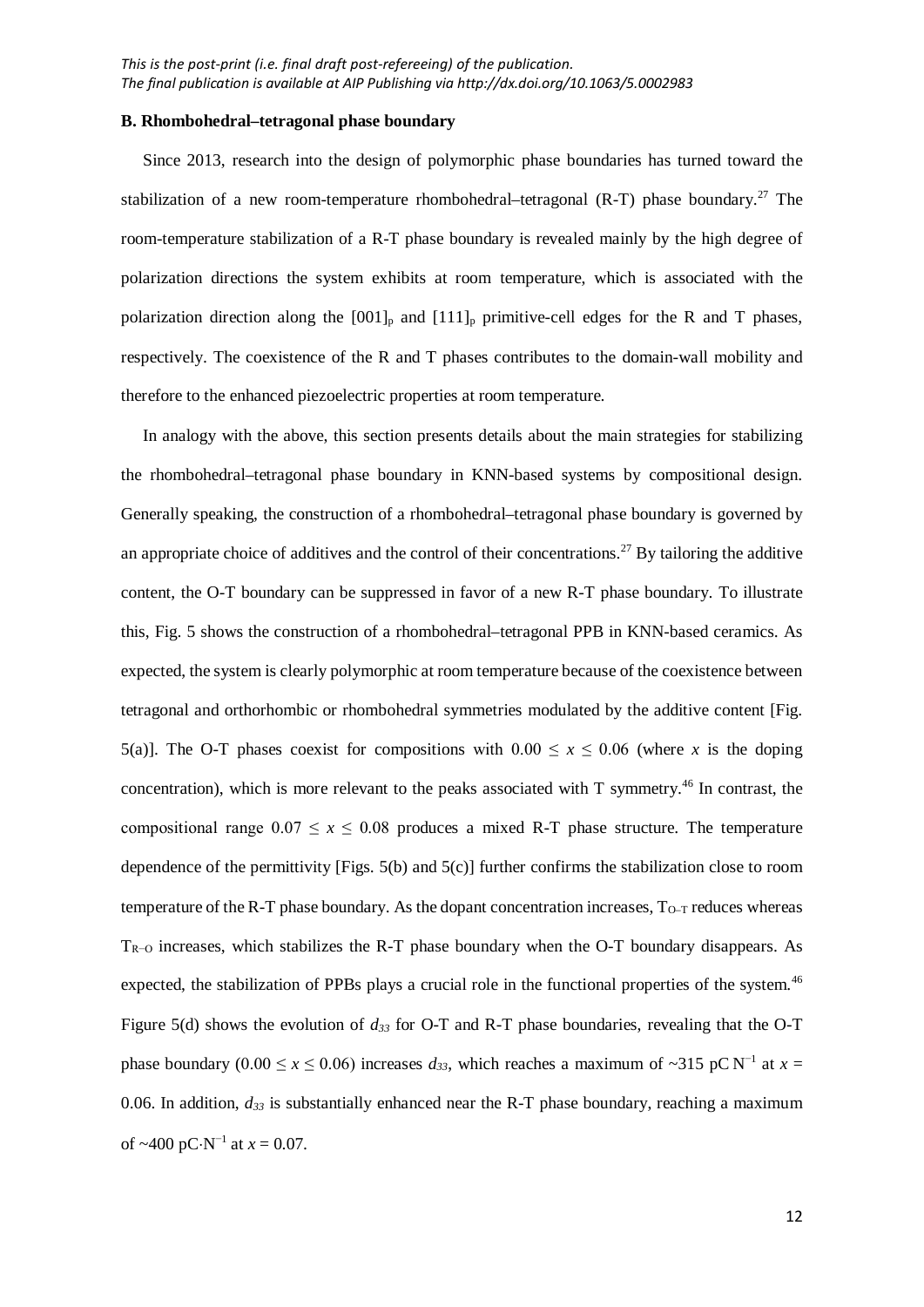

**FIG. 5**. Systematic study of the effects of compositional design by selective substitution into the B sites with  $Sb^{5+}$  ions in 0.96 $[(K_{0.48}Na_{0.52})_{0.95}Li_{0.05}Nb_{1-x}Sb_xO_3]-0.04[BaZrO_3]$  lead–free piezoceramics (KNLN1−*x*S**x**-BZ). (a) The coexistence between a tetragonal symmetry (T, P4mm), an orthorhombic symmetry (O, Amm2), and a rhombohedral symmetry (R, R3c) is identified from inspecting the xray diffraction pattern. (b) Real permittivity (ε′) versus temperature of KNLN1−*x*S*x*-BZ at 100 kHz. The red arrows in panel (a) indicate the  $T_{O-T}$  and  $T_{C}$  evolution, whereas the blue arrows indicate the  $T_{\text{R-}\Omega}$  evolution depending on the Sb<sup>+5</sup> content. Panel (c) shows a detail of the  $\varepsilon$ '-T curves in the temperature range −80 to 100 °C, where two situations can be identified depending on the doping content. For low doping, the material have O-T phase coexistence near room temperature whereas, for high doping, the O-T phase boundary is suppressed in favor of a new R-T phase transition. Panel (d) shows how the O-T and R-T phase boundaries affect the *d*<sup>33</sup> value at room temperature, suggesting that the piezoelectric properties of the system can be enhanced by modifying the phase coexistence and the relative volume fraction of each polymorph.

The existence of an intermediate state between both O-T and R-T phase boundary was recently demonstrated and shows that an R–O–T multiphase coexists with diffuse behavior.<sup>27,29,47,48</sup> The R– O–T phase boundary was produced in the KNN system, showing that it is mainly composed of the O and T phases, whereas the R phase is present but in the form of a "diffuse" phase.<sup>48</sup> This approach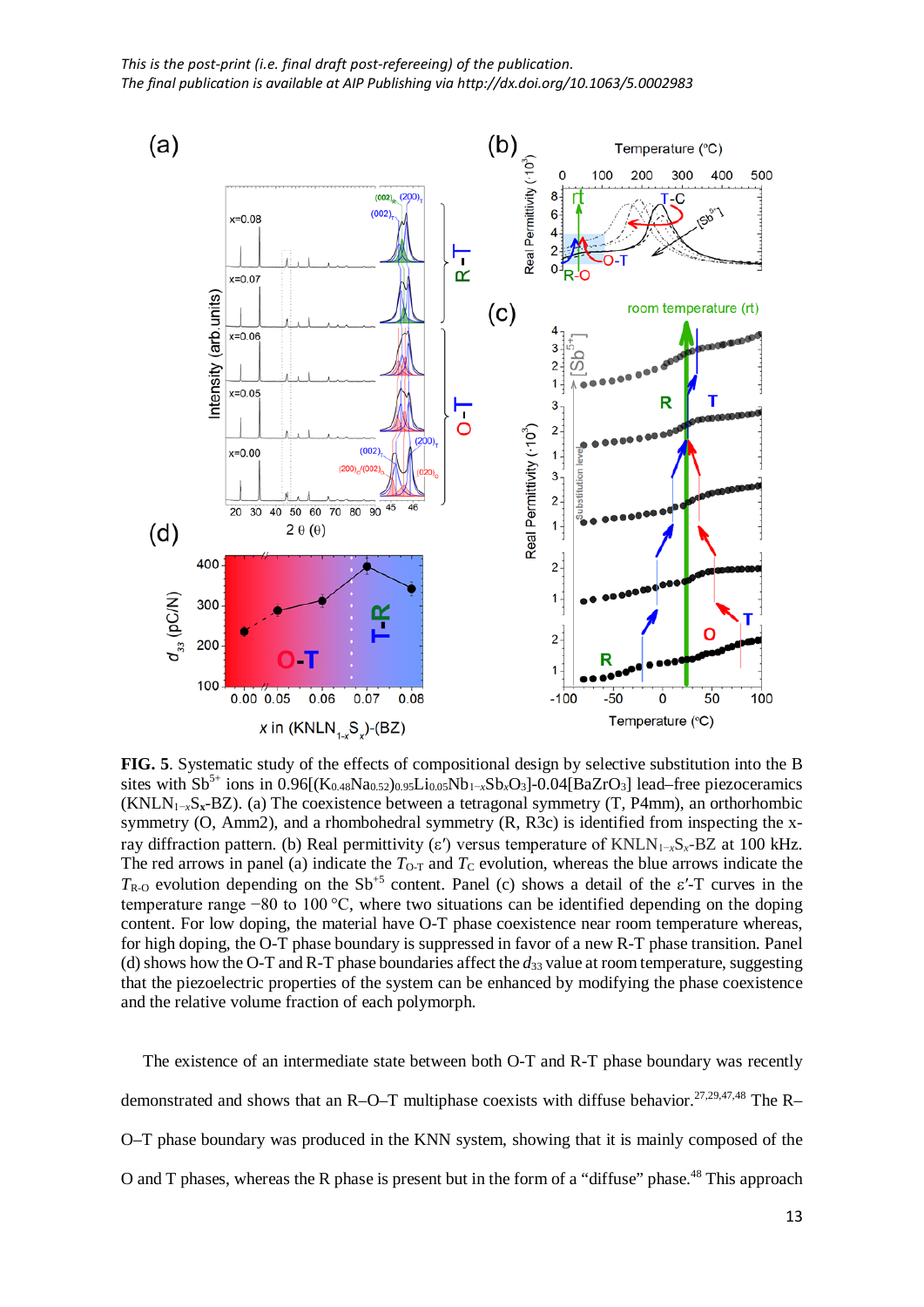was used on materials with high piezoelectric response  $(d_{33} = 400-650 \text{ pC/N})$ , enhanced strain response, and superior temperature stability.

Finally, note that PPBs behave similarly with regard to the phase ratio of the system. Thus, research indicates that both the phase ratio and the tetragonality (as indicated by the *c*/*a* ratio) determine the functional properties—in particular, the piezoelectric response [Fig. 4(b)].<sup>27,49,50</sup> Thus, a larger tetragonality ratio combined with a higher relative volume fraction of the T phase produces superior piezoelectric response.

#### **V. SUMMARY AND OUTLOOK**

As discussed above, piezoelectric oxides with PPBs have attracted significant attention because of their potential for use as high-performance lead-free piezoceramics. PPBs are regions where two ferroelectric polymorphs coexist and both polarization variation and domain-wall motion are maximized. The major drawback of PPBs is that they include regions where a temperature-driven structural phase transition occurs, which means that the functional properties around PPBs are often thermally unstable. However, significant efforts are being made to obtain materials with thermally stable piezoelectric properties by constructing new PPBs through compositional design.

Given that dopants strongly affect the phase ratio forming PPBs, engineered doping has proven to be a useful tool to tune the functional properties of these materials. Although the physical mechanisms responsible for the enhanced piezoelectric properties associated with PPBs should be further studied, the stabilization of a rich tetragonal region in PPBs seems to be crucial for improving the piezoelectric activity. Thus, although more efforts are needed for these materials to enter industrial applications, PPB oxide-based lead-free materials now offer a realistic alternative to lead-based materials.

## **ACKNOWLEDGMENTS**

The authors gratefully acknowledge the support of the AEI (Spanish Government) projects MAT2017-86450-C4-1-R and PGC2018-099158-B-I00. F.R.-M. is indebted to MINECO for a "Ramon y Cajal" contract (ref: RyC-2015-18626), which is co-financed by the European Social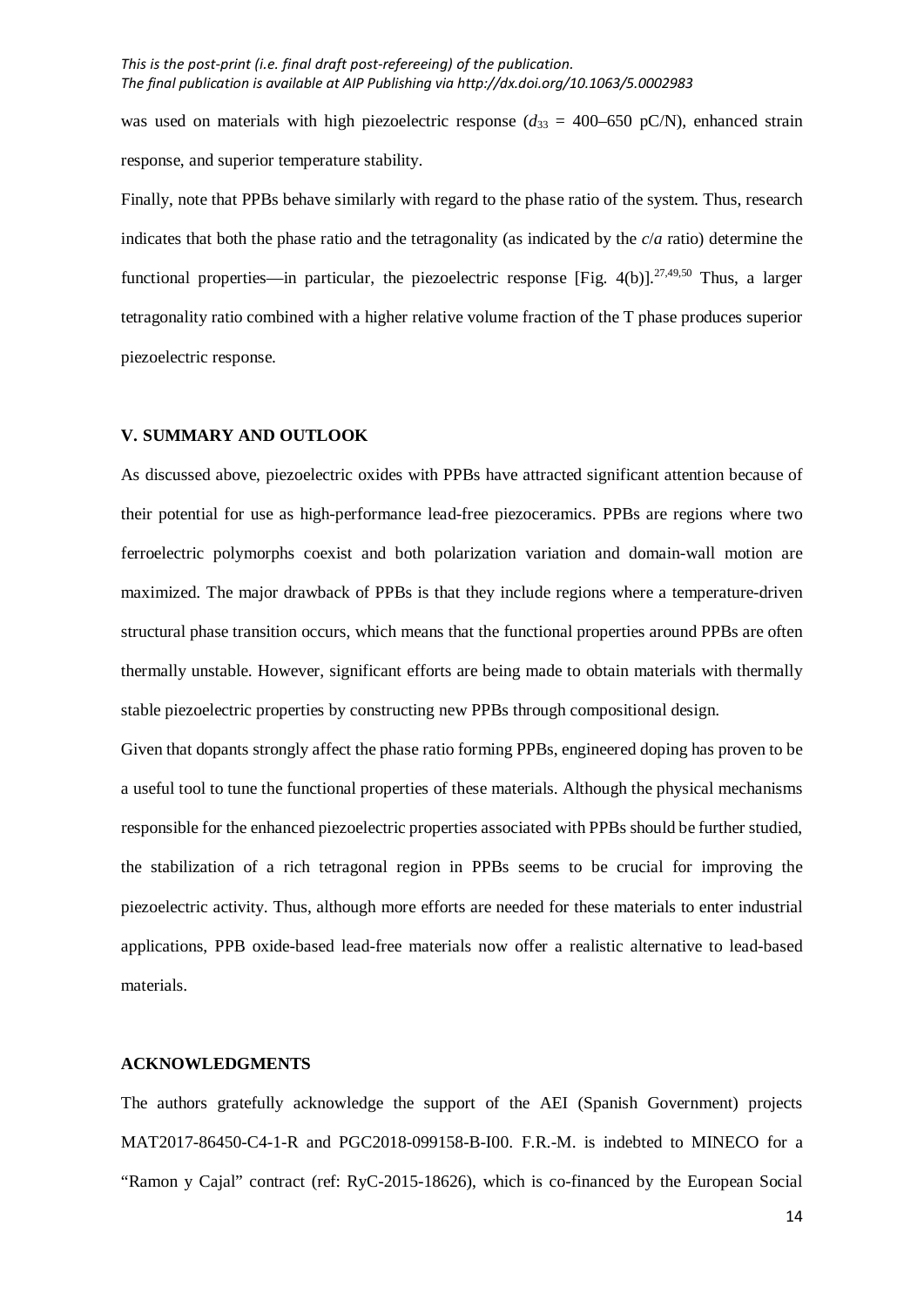Fund. F.R.-M. also acknowledges support from a 2018 Leonardo Grant for Researchers and Cultural

Creators, BBVA Foundation.

## **REFERENCES**

- J. Hao, W. Li, J. Zhai, and H. Chen, Mater. Sci. Eng. R-Rep. **135**, 1 (2019).
- T. Zheng, J. Wu, D. Xiao, and J. Zhu, Prog. Mater. Sci. **98**, 552 (2018).
- H. Liu, J. Zhong, C. Lee, S.-W. Lee, and L. Lin, Appl. Phys. Rev. **5**, 041306 (2018).
- S. Zhang and F. Li, J. Appl. Phys. **111**, 031301 (2012).
- P. Muralt, J. Am. Ceram. Soc. **91**, 1385 (2008).
- R. Guo, L. E. Cross, S-E. Park, B. Noheda, D. E. Cox, and G. Shirane, Phys. Rev. Lett. **84**, 5423 (2000).
- H. Fu and R. E. Cohen, Nature (London) **403**, 281 (2000).
- D. Damjanovic, J. Am. Ceram. Soc. **88**, 2663 (2005).
- J. Wu, D. Xiao, and J. Zhu, Chem. Rev. **115**, 2559 (2015).
- D. Damjanovic, Appl. Phys. Lett. **97**, 062906 (2010).
- G. Catalan, J. Seidel, R. Ramesh, and J. F. Scott, Rev. Mod. Phys. **84**, 119 (2012).
- J. E. Garcia, Materials **8**, 7821 (2015).
- G. H. Haertling, J. Am. Ceram. Soc. **82**, 797 (1999).
- T. R. Shrout and S. J. Zhang, J. Electroceram. **19**, 111 (2007).
- B. Noheda, D. E. Cox, and G. Shirane, Appl. Phys. Lett. **74**, 2059 (1999).
- D. Damjanovic, Rep. Prog. Phys. **61**, 1267 (1998).
- J. Rödel, W. Jo, K. T. P. Seifert, E.-M. Anton, T. Granzow, and D. Damjanovic, J. Am. Ceram. Soc. **92**, 1153 (2009).
- J. Rödel, K. G. Webber, R. Dittmer, W. Jo, M. Kimura, and D. Damjanovic, J. Eur. Ceram. Soc. **35**, 1659 (2015).
- C.-H. Hong, H.-P. Kim, B.-Y. Choi, H.-S. Han, J. S. Son, C. W. Ahn, and W. Jo, J. Materiomics **2**, 1 (2016).
- J. Koruza, A. J. Bell, T. Fromling, K. G. Webber, K. Wang, and J. Rödel, J. Materiomics **4**, 13 (2018).
- <sup>21</sup> Y. Saito, H. Takao, T. Tani, T. Nonoyama, K. Takatori, T. Homma, T. Nagaya, and M. Nakamura, Nature (London) **432**, 84 (2004).
- W. Ge, Y. Ren, J. Zhang, C. P. Devreugd, J. Li, and D. Viehland, J. Appl. Phys. **111**, 103503 (2012).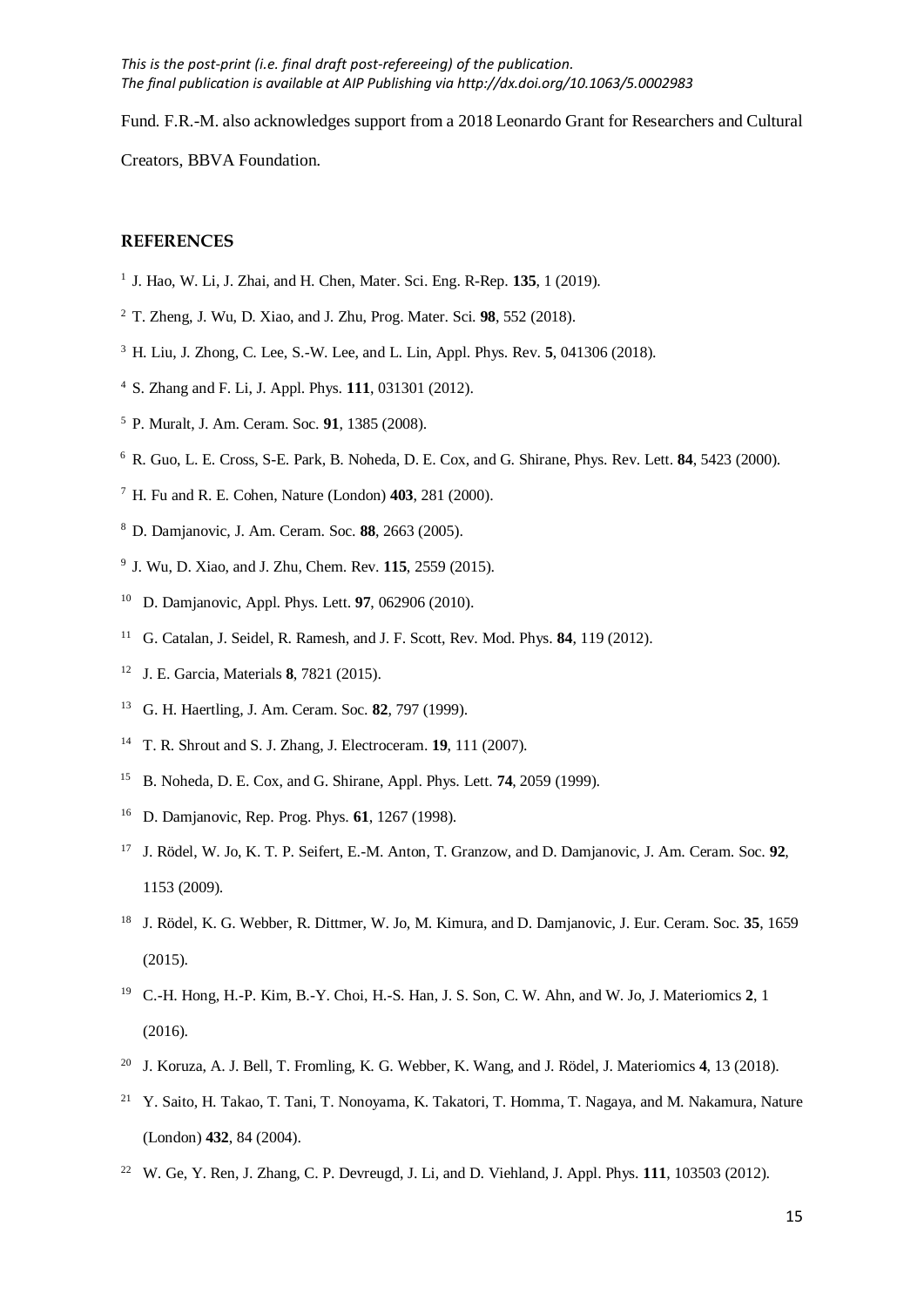- J. Gao, S. Ren, L. Zhang, Y. Hao, M. Fang, M. Zhang, Y. Dai, X. Hu, D. Wang, L. Zhong, S. Li, and X. Ren, Appl. Phys. Lett. **107**, 032902 (2015).
- T. Iamsasri, G. Tutuncu, C. Uthaisar, S. Wongsaenmai, S. Pojprapai, and J. L. Jones, J. Appl. Phys. **117**, 024101 (2015).
- <sup>25</sup> D. A. Ochoa, G. Esteves, J. L. Jones, F. Rubio-Marcos, J. F. Fernandez, and J. E. Garcia, Appl. Phys. Lett. **108**, 142901 (2016).
- Q. M. Zhang, H. Wang, N. Kim, and L. E. Cross, J. Appl. Phys. **75**, 454 (1994).
- X. Lv, J. Zhu, D. Xiao, X. Zhang, and J. Wu, Chem. Soc. Rev. **49**, 671 (2020).
- J. Fu, R. Zuo, S. C. Wu, J. Z. Jiang, L. Li, T. Y. Yang, X. Wang, and L. Li, Appl. Phys. Lett. **100**, 122902 (2012).
- F.-Z. Yao, K. Wang, W. Jo, K. G. Webber, T. P. Comyn, J.-X. Ding, B. Xu, L.-Q. Cheng, M.-P. Zheng, Y.-D. Hou, and J.-F. Li, Adv. Funct. Mater. **26**, 1217 (2016).
- V. Buscaglia and C. A. Randall, J. Eur. Ceram. Soc. DOI: 10.1016/j.jeurceramsoc.2020.01.021.
- J. E. Garcia, V. Gomis, R. Perez, A. Albareda, and J. A. Eiras, Appl. Phys. Lett. **91**, 042902 (2007).
- D. A. Ochoa, J. E. Garcia, R. Perez, V. Gomis, A. Albareda, F. Rubio-Marcos, and J. F. Fernandez, J. Phys. D **42**, 025402 (2009).
- D. A. Ochoa, R. Levit, C. M. Fancher, G. Esteves, J. L. Jones, and J. E. García, J. Phys. D **50**, 205305 (2017).
- Y. Dai, X. Zhang, and G. Zhou, Appl. Phys. Lett. **90**, 262903 (2007).
- T. Zheng, H. Wu, Y. Yuan, X. Lv, Q. Li, T. Men, C. Zhao, D. Xiao, J. Wu, K. Wang, J.-F. Li, Y. Gu, J. Zhu, and S. J. Pennycook, Energy Environ. Sci. **10**, 528 (2017).
- B. Zhang, J. Wu, X. Cheng, X. Wang, D. Xiao, J. Zhu, X. Wang and X. Lou, ACS Appl. Mater. Interfaces **5**, 7718 (2013).
- J. F. Li, K. Wang, F. Y. Zhu, L. Q. Cheng and F. Z. Yao, J. Am. Ceram. Soc. **96**, 3677 (2013).
- Y. Zhang and J.-F. Li, J. Mater. Chem. C **7**, 4284 (2019).
- R. D. Shannon, Acta Crystallogr. A **32**, 751 (1976).
- R. Zuo, J. Fu, D. Lv and Y. Liu, J. Am. Ceram. Soc. **93**, 2783 (2010).
- Y. G. Lv, C. L. Wang, J. L. Zhang, L. Wu, M. L. Zhao, and J. P. Xu, Mater. Res. Bull. **44**, 284 (2009).
- F. Rubio-Marcos, P. Marchet, J. J. Romero, and J.F. Fernández, J. Eur. Ceram. Soc. **31**, 2309 (2011).